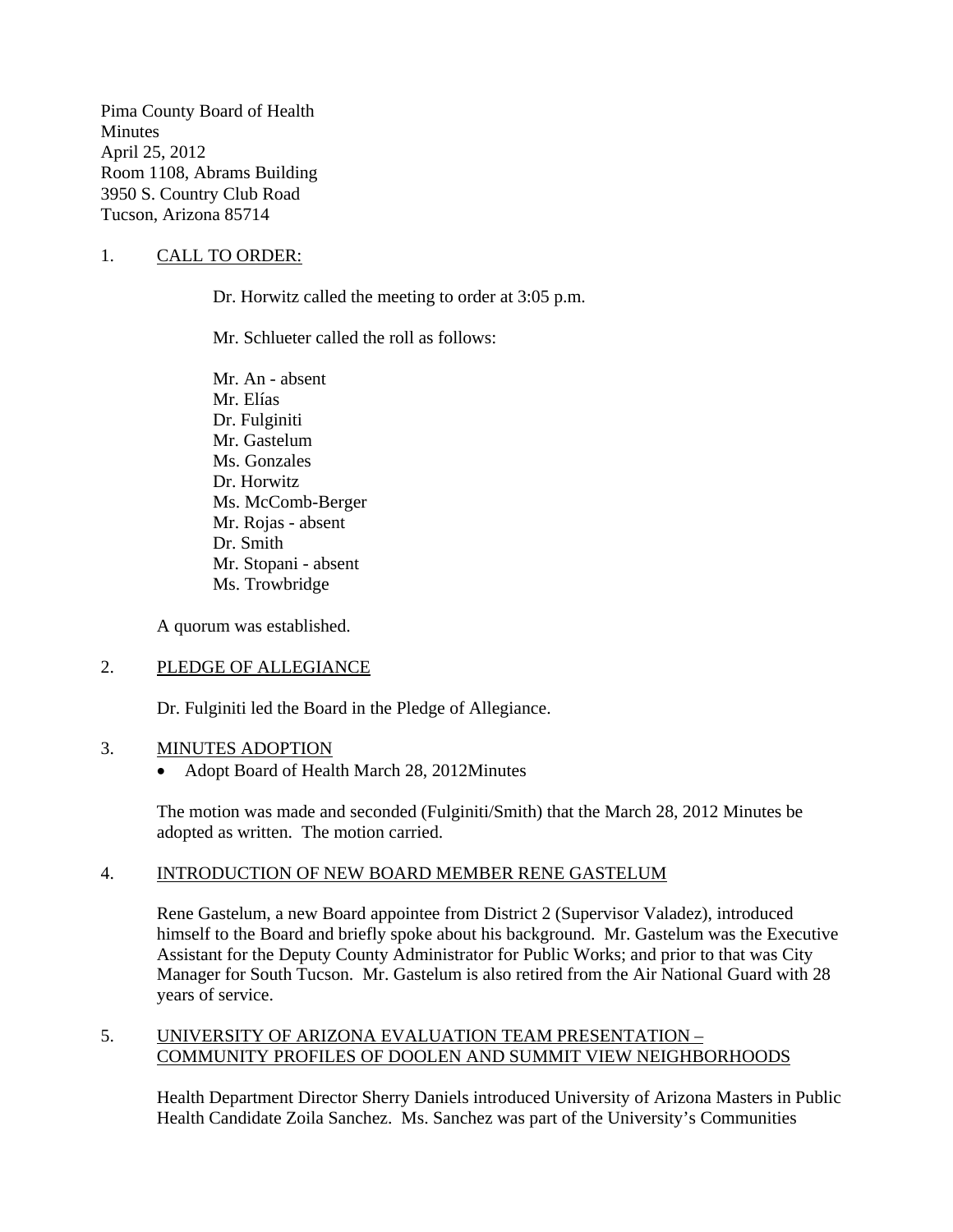Putting Prevention to Work (CPPW), obesity prevention grant, Evaluation Team that looked at 15 different Pima County communities / neighborhoods selected based on their high risk for health disparities. Ms. Sanchez utilized the attached PowerPoint presentation to share data from the 15 communities / neighborhoods and focus specifically on the Doolen and Summit View neighborhoods.

The Board was impressed with the volume of data and the achievements of the CPPW grant. The final evaluation for the CPPW grant is still being completed. Discussion turned toward how to continue efforts established by the now expired grant. The Health Department applied for a Community Transformation Grant, but was not funded. However, an intergovernmental agreement with the Arizona Department of Health Services (ADHS) will be providing three years of funding for health policy work. Suggestions discussed included working with PTAs, socially conscious real estate brokers and grocery chains.

### 6. UPDATE ON STATE HIV PREVENTION FUNDS (Addendum Item)

Mr. Elías addressed the Board by saying he was recently informed that State HIV prevention funding for Pima County was in jeopardy because all the funds are going to Maricopa County. However, since then he heard there is another round of funding which might include funding for Pima County. Ms. Daniels indicated she would be in Phoenix the next day and would express Pima County's concerns to ADHS regarding this funding issue. She then called on Records and Administrative Services Division Manager Brad McKinney to address the Board. Mr. McKinney indicated he was informed there will be a second and third wave of funding, and clarified that the funding in question is for HIV behavioral interventions, not testing dollars. Mr. McKinney said the behavioral interventions funds have been in the community for quite some time and have been used very successfully. Statistics indicate Maricopa County, which has approximately 60 percent of the State's population, has 70 percent of the new HIV cases. This makes them a HIV funding priority. However, HIV is still a problem in Pima County and our county should not be punished for its efficiency and success. A draft letter to ADHS Director Will Humble was presented and discussed.

The motion was made and seconded (Trowbridge/Horwitz) that the Board send the letter as written with modifications to include wording on the existence of a false sense of security and statistical reinforcement that HIV is still a problem needing attention in Pima County. The motion carried.

The motion was made and seconded (Trowbridge/Horwitz) that the Board also change the letter, with the aforementioned modifications, into a letter to the editor to be sent from the Board. The motion carried.

# 7. FISCAL YEAR 2012/2013 BUDGET DISCUSSION AND RECOMMENDATIONS

Ms. Daniels mentioned last month's meeting and requests therein for more information. She referred to the table on the second page of the budget handout as quantification of what budget dollars produce in individual programs. She indicated the data required considerable effort and pointed out that the programs have various separate data systems with some collecting data on unduplicated users and others on encounters. Ms. Daniels also pointed out that most programs have blended revenue streams versus having a single funding source.